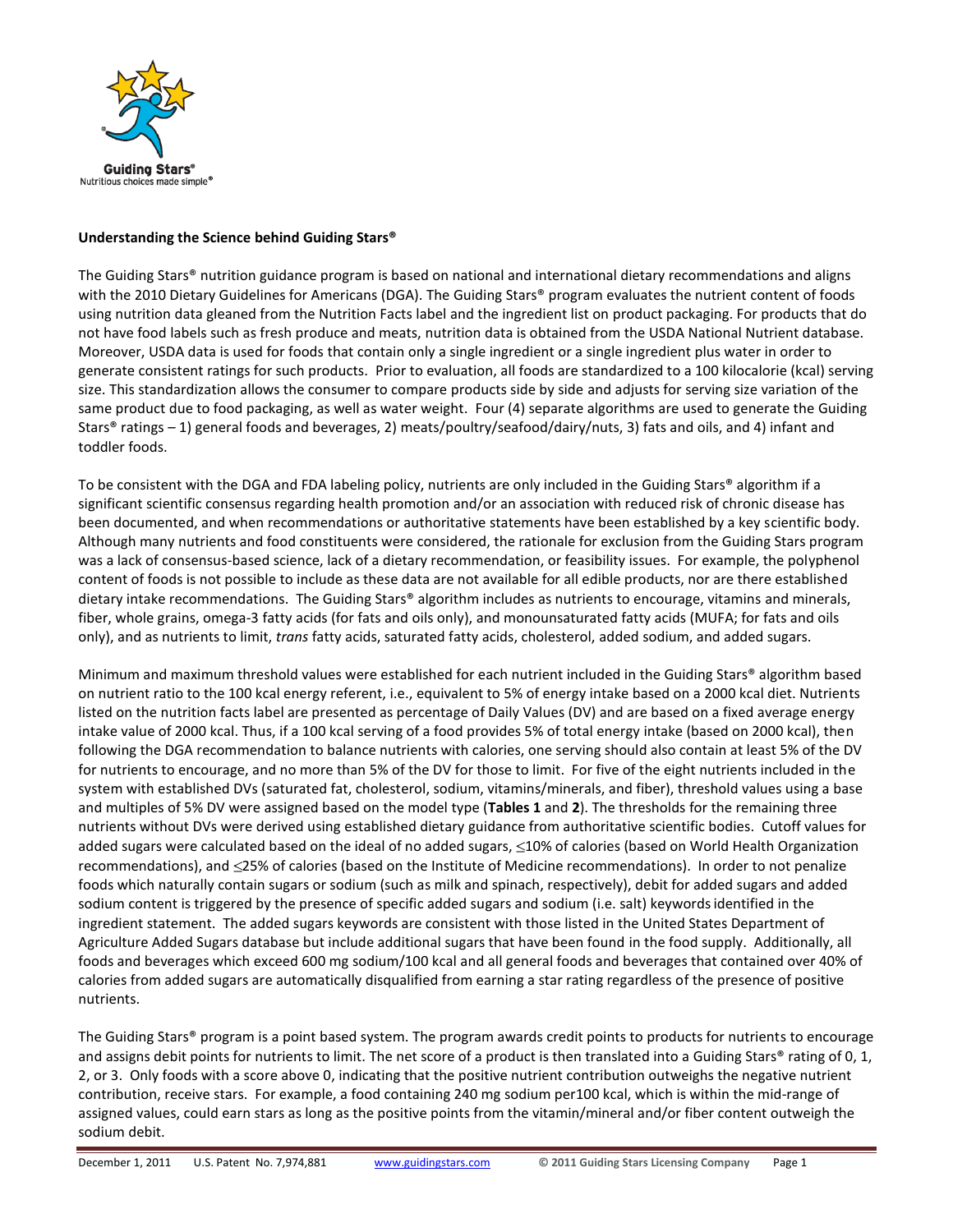

A manuscript which includes the Guiding Stars® algorithm for general foods and beverages, as well as meats, poultry, seafood, dairy, and nuts has been published in the November/December 2011 issue of the American Journal of Health Promotion.<sup>1</sup> The most current version of these algorithm tables are also given below in **Tables 1** and **2**. Please note that while the patented Guiding Stars® concept and approach is firm, the algorithm details are subject to flux as new science emerges and dietary guidelines/recommendations are refined. The Guiding Stars® Scientific Advisory Panel reviews the algorithm on a regular basis and makes changes as needed.

## **Table 1. Algorithm for General Foods and Beverages:**

| <b>Nutrients to Limit</b>               | <b>POINTS</b>                                      |                                                                       |                                      |                                   |           |  |  |
|-----------------------------------------|----------------------------------------------------|-----------------------------------------------------------------------|--------------------------------------|-----------------------------------|-----------|--|--|
|                                         | $\mathbf{0}$                                       | $-1$                                                                  | $-2$                                 | $-3$                              | $-10$     |  |  |
| Trans fatty acid‡                       | < 0.5 g<br>(not listed in<br>ingredients)          | < 0.5 g<br>(listed in ingredients)                                    | $\leq 1$ g                           | >1 g                              |           |  |  |
| <b>Saturated fat</b>                    | ≤1 g (5% DV)                                       | ≤2 g (10% DV)                                                         | ≤3 g (15% DV)                        | >3 g (>15% DV)                    |           |  |  |
| <b>Cholesterol</b>                      | ≤15 mg (5% DV)                                     | ≤30 mg (10% DV)                                                       | ≤45 mg (15% DV)                      | >45 mg (>15% DV)                  |           |  |  |
| Added sugars*                           | None Added                                         | $\leq 10\%$ kcal                                                      | $\leq$ 25% kcal                      | $\leq 40\%$ kcal                  | >40% kcal |  |  |
| Added sodium*                           | ≤120 mg (5% DV)                                    | ≤240 mg (10% DV)                                                      | ≤360 mg (15% DV)                     | ≤600 mg (25% DV)                  | >600 mg   |  |  |
| <b>Nutrients to</b><br><b>Encourage</b> | <b>POINTS</b>                                      |                                                                       |                                      |                                   |           |  |  |
|                                         | $+3$                                               | $+2$                                                                  | $+1$                                 | $\bf{0}$                          |           |  |  |
| <b>Dietary fiber</b>                    | ≥3.75 g (15% DV)                                   | ≥2.5 g (10% DV)                                                       | ≥1.25 g (5% DV)                      | $<$ 1.25 g ( $<$ 5% DV)           |           |  |  |
| Vitamins &<br><b>Minerals</b>           | $\geq$ 10% DV of 2 or<br>more<br>vitamins/minerals | ≥10% DV of 1<br><b>OR</b><br>≥5% DV of 2 or more<br>vitamins/minerals | $\geq$ 5% DV of 1<br>vitamin/mineral | $<$ 5 DV% of 1<br>vitamin/mineral |           |  |  |
| Whole grain*                            |                                                    |                                                                       | $\geq$ 1.5 g fiber                   |                                   |           |  |  |

‡ *Trans* fat content is evaluated using an either/or two-step approach. If an amount of *trans* fat greater than zero is listed on the food label, then that value is evaluated; however, if 0 g or no amount is listed, then the ingredient list is scanned for the key words "partially hydrogenated" and subsequently scored. The Guiding Stars® algorithm requires a 0 g value and no indication of partially hydrogenated ingredients in order to avoid a debit to the product scoring.

\*A two-step process of keyword recognition from the ingredients list and evaluation of nutrient value from the Nutrition Facts label is required.

Abbreviations: g (grams); DV (Daily Value); mg (milligrams); kcal (kilocalories).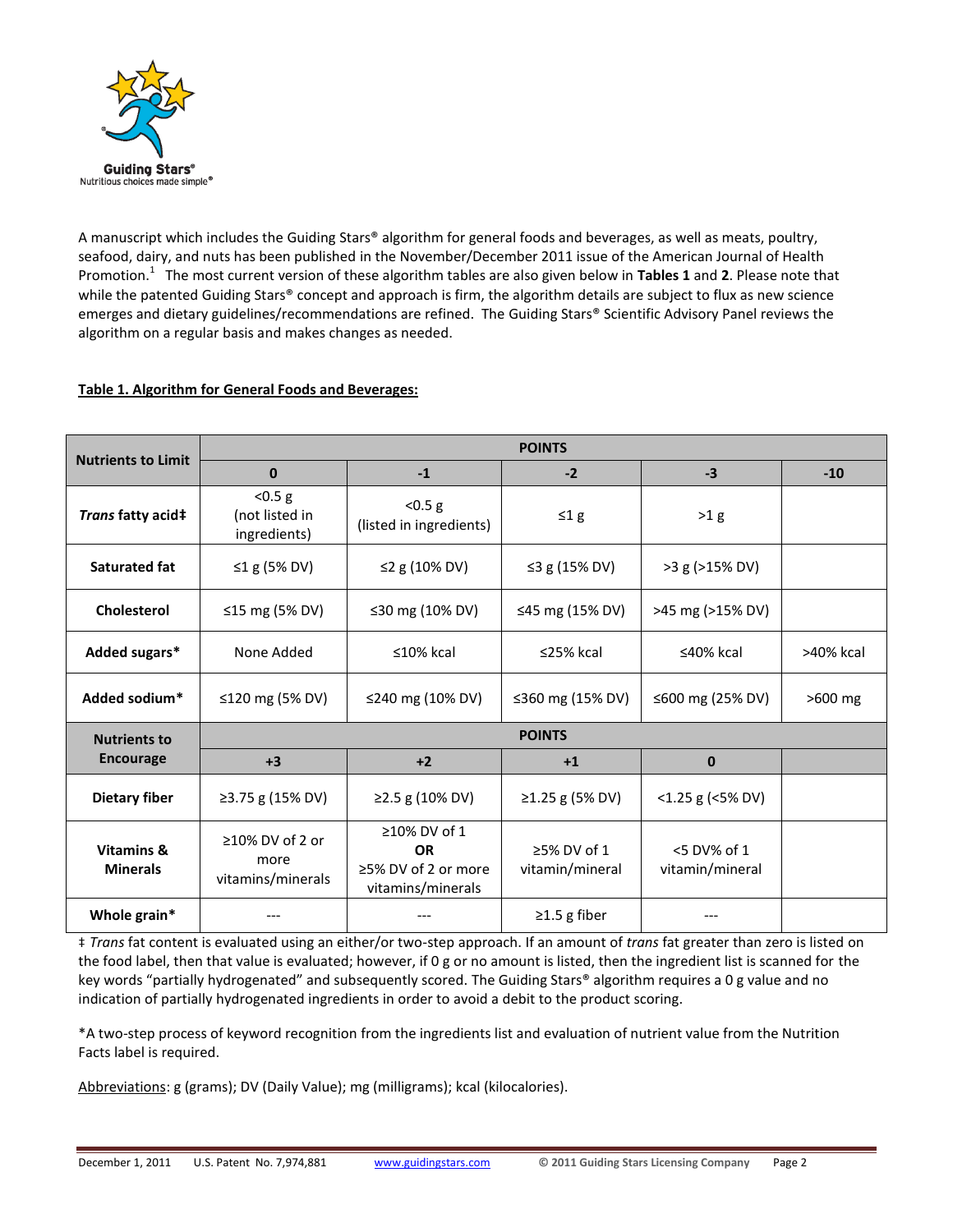

**Meats/Seafood/Dairy and Nuts:** As noted above, Guiding Stars® recognizes that there are different types of foods with inherently different nutrient profiles. Meats and seafood have intrinsically higher levels of certain nutrients such as saturated fat and cholesterol, and do not contain fiber and whole grains. Nuts likewise naturally contain higher levels of saturated fat, but do contain naturally occurring fiber. The Food and Drug Administration, along with other major health organizations, specifies different standards of saturated fat and cholesterol for meats and seafood in their definition of `healthy.' The DGA categorizes nuts with meat items. The model presented below was created to account for higher levels of endogenous cholesterol and saturated fats and lack of naturally occurring fiber (with the exception of nuts) or whole grain within these

food categories, and to generate star ratings that align with and underscore current DGA recommendations.

## **Table 2. Algorithm for Meats, Poultry, Seafood, Dairy, and Nuts:**

| <b>Nutrients to Limit</b>     | <b>POINTS</b>                                                          |                                                                       |                                |                                   |           |  |  |
|-------------------------------|------------------------------------------------------------------------|-----------------------------------------------------------------------|--------------------------------|-----------------------------------|-----------|--|--|
|                               | $\bf{0}$                                                               | $-1$                                                                  | $-2$                           | $-3$                              | $-10$     |  |  |
| Trans fatty acid‡             | < 0.5 g<br>(not listed in<br>ingredients)                              | < 0.5 g<br>(listed in ingredients)                                    | $\leq 1$ g                     | >1 g                              |           |  |  |
| Saturated fat                 | ≤1.5 g (7.5% DV)                                                       | ≤2 g (10% DV)                                                         | ≤2.5 g (12.5% DV)              | $>2.5$ g ( $>12.5\%$ DV)          |           |  |  |
| Cholesterol                   | ≤60 mg (20% DV)                                                        | ≤90 mg (30% DV)                                                       | ≤120 mg (40% DV)               | >120 mg (>40% DV)                 |           |  |  |
| Added sugars*                 | None Added                                                             | $\leq 10\%$ kcal                                                      | $\leq$ 25% kcal                | $\leq 40\%$ kcal                  |           |  |  |
| Added sodium*                 | ≤120 mg (5% DV)                                                        | ≤240 mg (10% DV)                                                      | ≤360 mg (15% DV)               | ≤600 mg (25% DV)                  | $>600$ mg |  |  |
| <b>Nutrients to</b>           | <b>POINTS</b>                                                          |                                                                       |                                |                                   |           |  |  |
| <b>Encourage</b>              | $+3$                                                                   | $+2$                                                                  | $+1$                           | $\mathbf{0}$                      |           |  |  |
| <b>Dietary fiber</b>          | <b>NA</b>                                                              | <b>NA</b>                                                             | ≥1.25 g (5% DV)                | $<$ 1.25 g ( $<$ 5% DV)           |           |  |  |
| Vitamins &<br><b>Minerals</b> | ≥10% DV of 2 or more<br><b>OR</b><br>≥20% DV of 1<br>vitamins/minerals | ≥10% DV of 1<br><b>OR</b><br>≥5% DV of 2 or more<br>vitamins/minerals | ≥5% DV of 1<br>vitamin/mineral | $<$ 5 DV% of 1<br>vitamin/mineral |           |  |  |

‡ *Trans* fat content is evaluated using an either/or two-step approach. If an amount of *trans* fat greater than zero is listed on the food label, then that value is evaluated; however, if 0 g or no amount is listed, then the ingredient list is scanned for the key words "partially hydrogenated" and subsequently scored. The Guiding Stars® algorithm requires a 0 g value and no indication of partially hydrogenated ingredients in order to avoid a debit to the product scoring.

\*A two-step process of keyword recognition from the ingredients list and evaluation of nutrient value from the Nutrition Facts label is required.

Abbreviations: g (grams); DV (Daily Value); mg (milligrams); kcal (kilocalories).